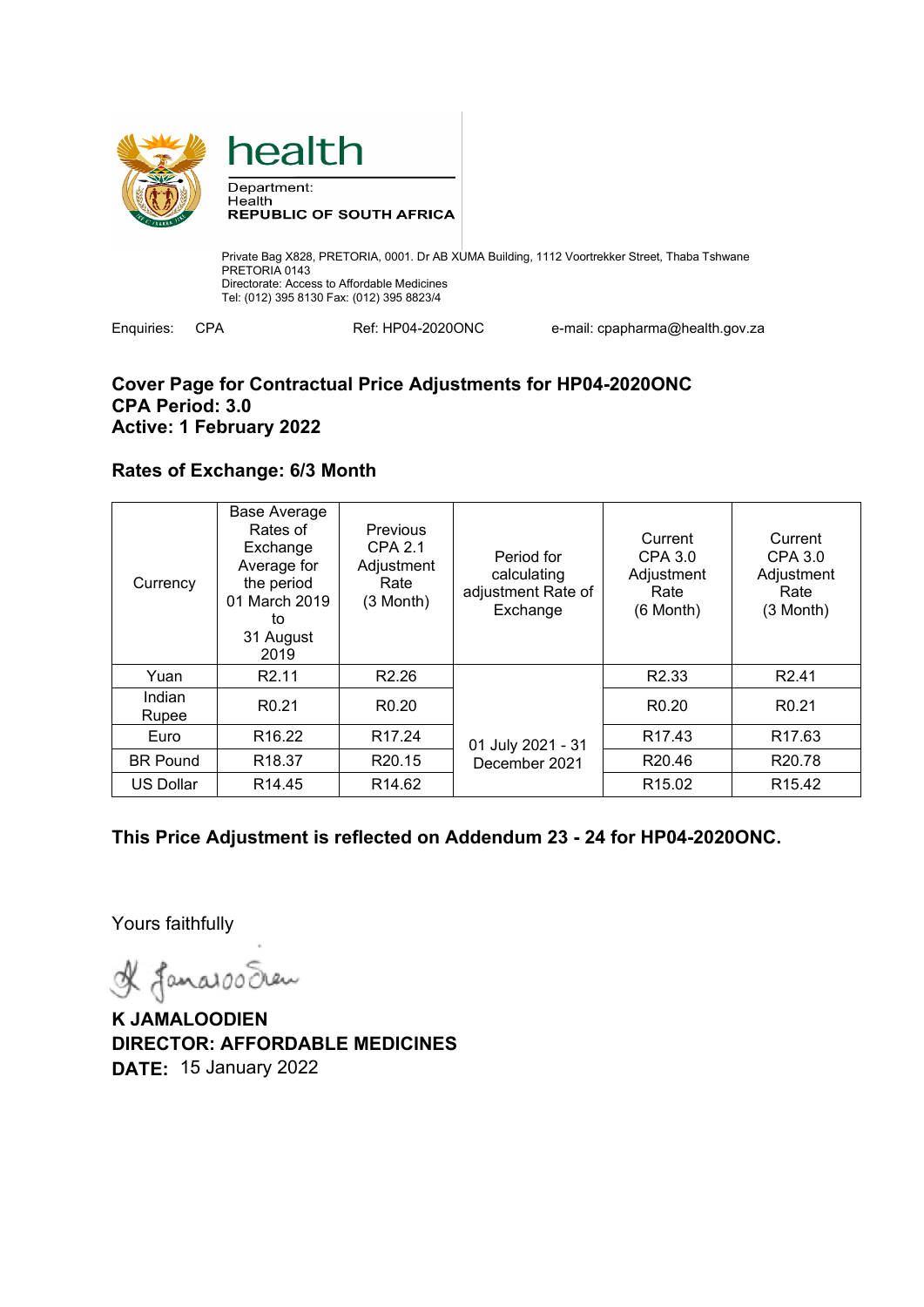

Department: Health **REPUBLIC OF SOUTH AFRICA** 

health

Private Bag X828, PRETORIA, 0001. Dr AB XUMA Building, 1112 Voortrekker Street, Thaba Tshwane PRETORIA 0143 Directorate: Access to Affordable Medicines Tel: (012) 395 8130 Fax: (012) 395 8823/4

Enquiries: CPA Ref: HP04-2020ONC e-mail: cpapharma@health.gov.za

### **CONTRACT NUMBER HP04-2020ONC: SUPPLY AND DELIVERY OF ONCOLOGY AND IMMUNOLOGICAL AGENTS TO THE DEPARTMENT OF HEALTH FOR THE PERIOD OF 01 JULY 2020 TO 30 JUNE 2022**

# **ADDENDUM 23: BIOTECH LABORATORIES (PTY) LTD – PRICE ADJUSTMENT**

Please amend your records for the following Biotech Laboratories (Pty) Ltd prices, effective 1 February 2022.

| Item<br><b>Number</b> | <b>Description</b>        | <b>NSN</b> | <b>Current</b><br><b>Price</b> | <b>Revised</b><br><b>Price</b> |
|-----------------------|---------------------------|------------|--------------------------------|--------------------------------|
| 91                    | Ondansetron 4mg injection | 180073817  | R <sub>2.40</sub>              | R <sub>2.46</sub>              |
| 92                    | Ondansetron 8mg injection | 180073819  | R4.20                          | R4.28                          |

In the event that an incorrect price adjustment was made during the calculation of the contract price adjustment, the Department of Health reserves the right to adjust the price in accordance with the correct calculation.

Foreign exchange adjustments may not result in a price exceeding the current Single Exit Price.

Yours faithfully

Janarooc

**K JAMALOODIEN DIRECTOR: AFFORDABLE MEDICINES DATE:** 15 January 2022